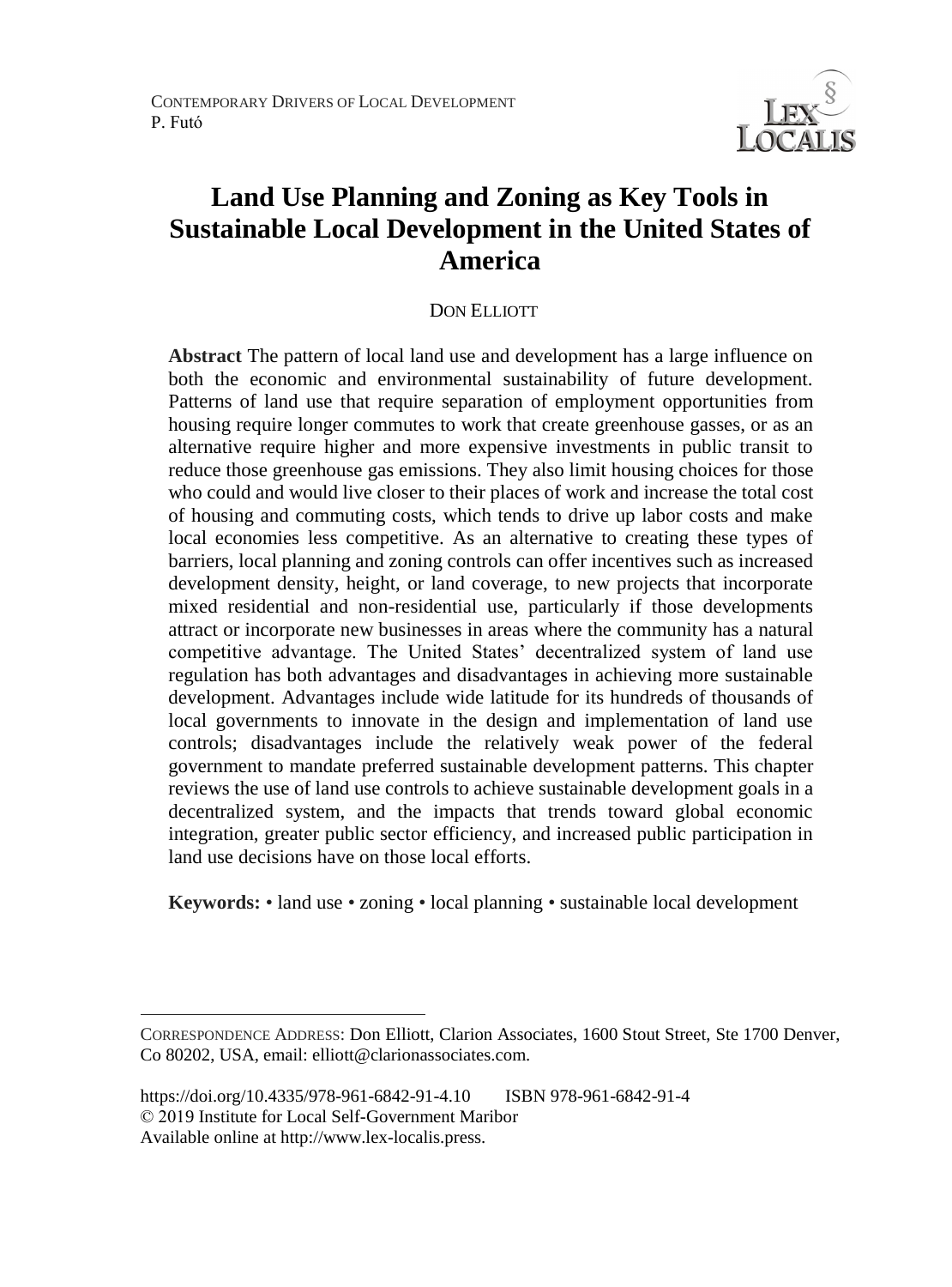### **1 The U.S. governmental framework for sustainable local development**

In the United States, sustainable local development is primarily a function of local government initiatives. While the federal government offers grants and loans to city and county governments to implement policies it favors, there are never enough federal funds to meet local demands, and those funds are declining over time. In addition, the federal government does not have general powers to regulate the use and development of land in the states or cities. Federal protections for civil rights (such as the Civil Rights Act of 1964, Pub.L. 88-352, 78 Stat. 241 (1964)) and for the environment (such as the Clean Air Act, 42 U.S.C. §7401 et seq. (1970) or Clean Water Act, 33 U.S.C. §1251 et seq. (1972)) limit some land use and development activities, but in general the government in Washington only tells states and cities what they cannot do in these areas – it does not tell them what they can or must do on or with the land in their communities. In short, there is no national system of land use planning or regulation that ensures that local cities and counties manage and develop their land to help achieve national economic or social priorities. The power to regulate private land in the U.S. is almost exclusively held by state and local governments.

While some of the 50 state governments in the U.S. have a state-mandated system of planning and zoning (i.e. one in which cities and counties must plan and regulate use and development to implement state priorities), many other states do not have such a system. Statewide planning systems typically (1) establish several statewide planning goals (for example, to allow for the provision of housing for all citizens reasonably expected to live in the community), (2) require that cities and counties prepare periodic land use plans that reflect those goals, and (3) require that cities and counties then adjust their land use regulations to be consistent with those local plans. In some states, the state government reviews all local plans to ensure that they are consistent with state goals, but in other states the local plans and regulations are presumed to be consistent with statewide goals unless someone complains and asks for a state-level review. In both cases, however, there is usually wide latitude for cities and counties to decide how and to what degree they want to implement state priorities; only those plans that clearly ignore or are clearly inconsistent with state goals are required to be revised.

In the majority of U.S. states, however, there is no statewide planning system or regulatory review procedures, and most powers to plan and regulate land development are given to local governments. In "Dillons Rule" states, cities and counties only have those powers that are explicitly granted to them by the state government, while in "Home Rule" states cities and counties have all power to regulate land use and development except in specific cases where the state government retains control.

Like the federal government, many state governments offer grants and loans to support cities and counties that want to implement programs that benefit state priorities, but money is always in short supply, and grants often come with conditions that make them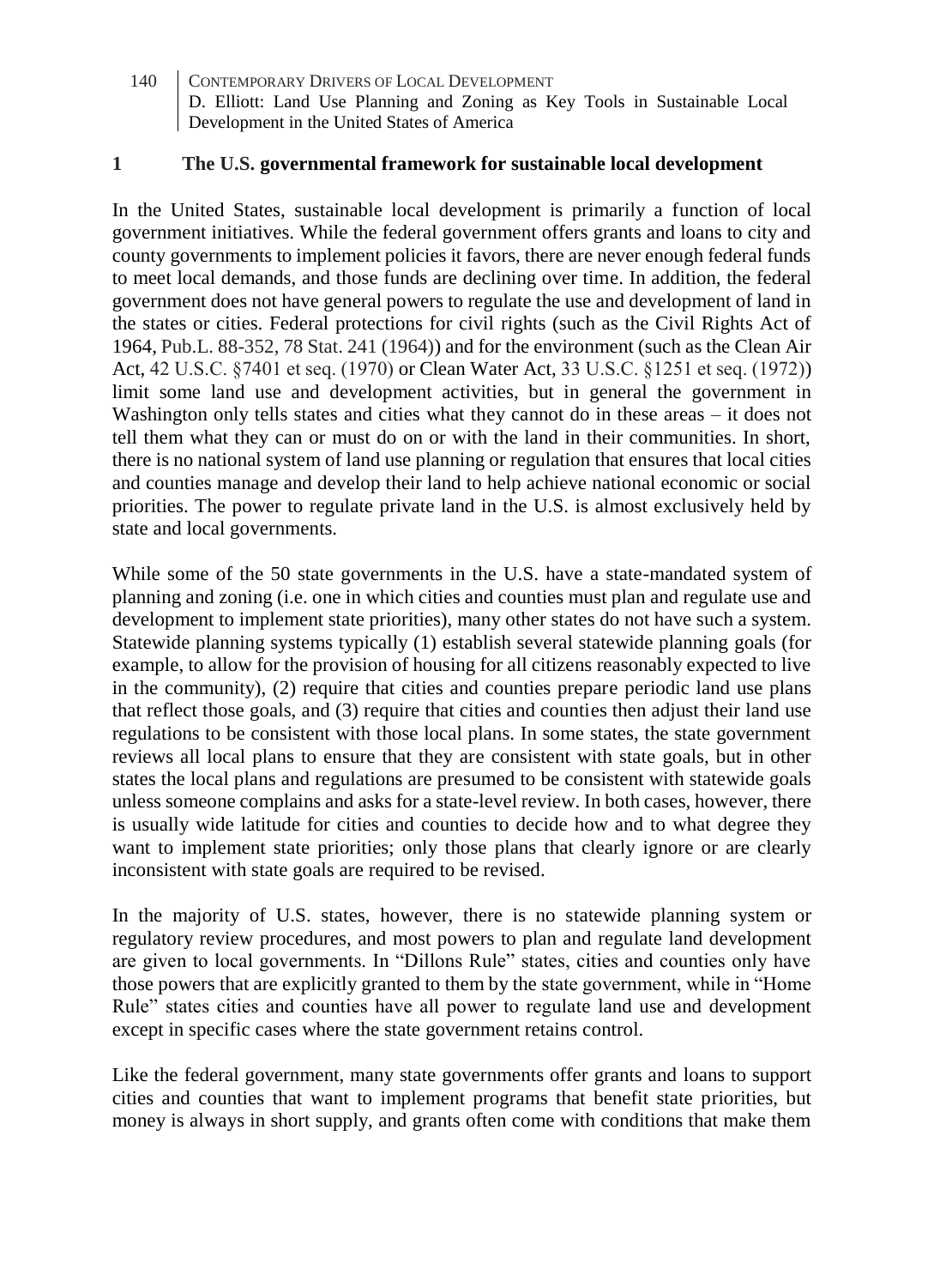less attractive to local governments. While the United States federal system of government provides some of the explanation for why land is controlled at the local level, there is another key factor. There is a strong belief that neither the federal nor the state government has the detailed knowledge of local economic and political realities or opportunities to make the nuanced choices necessary to make local economic development successful. For all of these reasons, in the U.S. almost all decisions about how a city or county regulates private land are made at the local level.

# **2 The role of zoning and land use regulations in sustainable local development**

Local land use controls are a critical element in promoting sustainable local economic development. If local regulations prohibit a land use for which there is market demand, or impose too many conditions and restrictions on that type of use or development, or allow development to be completed with unsustainable materials and technologies, they inhibit the very type of economic development they probably want to promote.

Most local land use regulations are contained in zoning controls adopted at the local level. Zoning controls what can be built, and what activities can occur, on land in each "zoning district". A local government can adopt as many zoning districts as it likes, but the zoning regulations are supposed to treat all similar properties in a specific zoning district similarly. For example, all office buildings in a particular zoning district are intended to be controlled by generally similar regulations for the height and size of the building, its location on the lot, and the allowed uses of the property.

U.S. cities and counties that want to promote environmentally and economically sustainable development need to review their zoning regulations to identify:

- Barriers to development that can be removed:
- Incentives to sustainable development that can be offered; and
- New regulations that may be needed to ensure that future development is sustainable.

Barriers to sustainable development can include:

- Minimum land parcel sizes that are too large to be economic, and that are not needed to preserve intended character;
- Maximum building intensities or heights that prevent economic development, and that are not needed to preserve character;
- Automobile parking requirements that are higher than needed to prevent traffic congestion – particularly for new and creative forms of development;
- Required building design features that increase the cost of development more than they contribute to the positive image of the surrounding area; and
- Requiring renewable energy features (such as solar or wind facilities) to be set back from property lines at least as far as the primary building.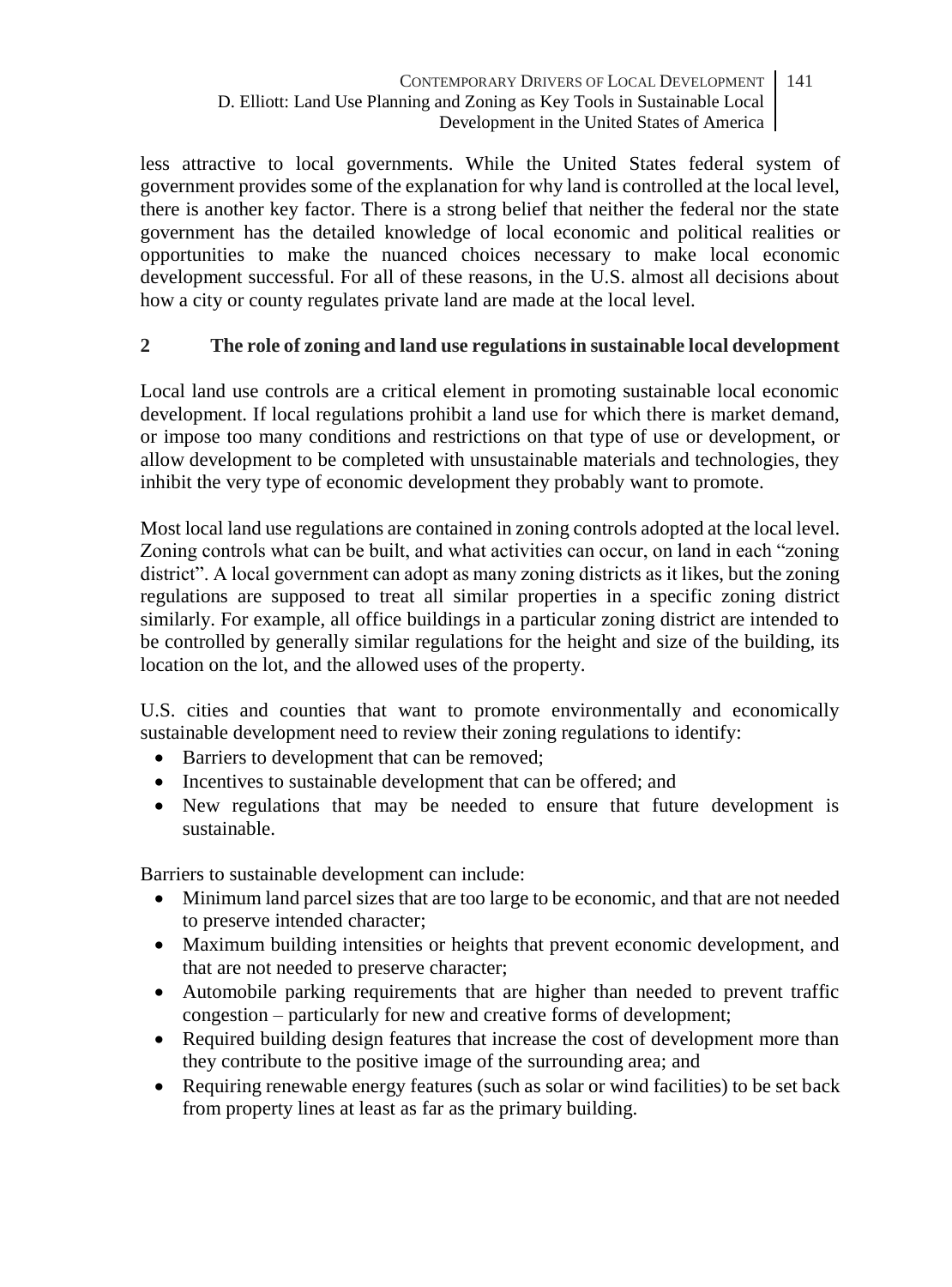Most local governments have the ability to offer incentives to encourage types of building and land use that are more supportive of local planning goals. Incentives can include:

- Allowing taller buildings for projects that include affordable housing, or mixed use development, or that provide more space for community meetings, training events, or preferred land uses (such as child care);
- Allowing the builder to provide less automobile parking if the builder agrees to implement Transportation Demand Management (TDM) tools to reduce auto and truck traffic to and from the development; or
- Allowing buildings to have a lower level of architectural detailing or material quality in return for commitments that the space will remain occupied by priority commercial or economic activities.

If these types of incentives are offered, it is important to "test" them for economic reality – to ensure that the costs of providing the required benefit to the city or county does not exceed the value of the incentive to the builder. Investors will not apply for or use incentives that do not pass this test.

Even after removing barriers and providing incentives, however, it is sometimes necessary to adopt new regulations to ensure that new development and redevelopment are both economically and environmentally sustainable. Examples of new regulations that can promote sustainability include:

- Requiring that new development be oriented on an east-west axis to the maximum extent practicable in order to maximize solar orientation;
- Limiting the number of automobile spaces provided on-site in order to avoid creation of large expanses of parking that will seldom be used, will create stormwater runoff, and will make it more difficult to walk or bicycle between uses;
- Requiring the preservation of all large mature trees to the maximum extent practicable, in order to preserve the site's ability to absorb carbon dioxide emissions;
- Allowing expedited review and approval procedures for projects that will create or preserve desired economic activity; and
- Requiring that all landscaping installed on the site be water-conserving.

These three categories of action overlap. For example, some goals that can be achieved by adopting new regulations can also be achieved by offering economically realistic incentives. The choice of which approaches to use, and in what combination, is almost always up to the local city or county government. Carefully evaluating the land use, development, and redevelopment needs in target economic sectors, and then revising zoning regulations to make it easier to build and operate facilities in those sectors, is a key element of sustainable local development. In fact, the failure to use these tools and to align them with the community's sustainable development goals is generally one of the first items mentioned by the private sector when questioned as to why desired economic development is not happening.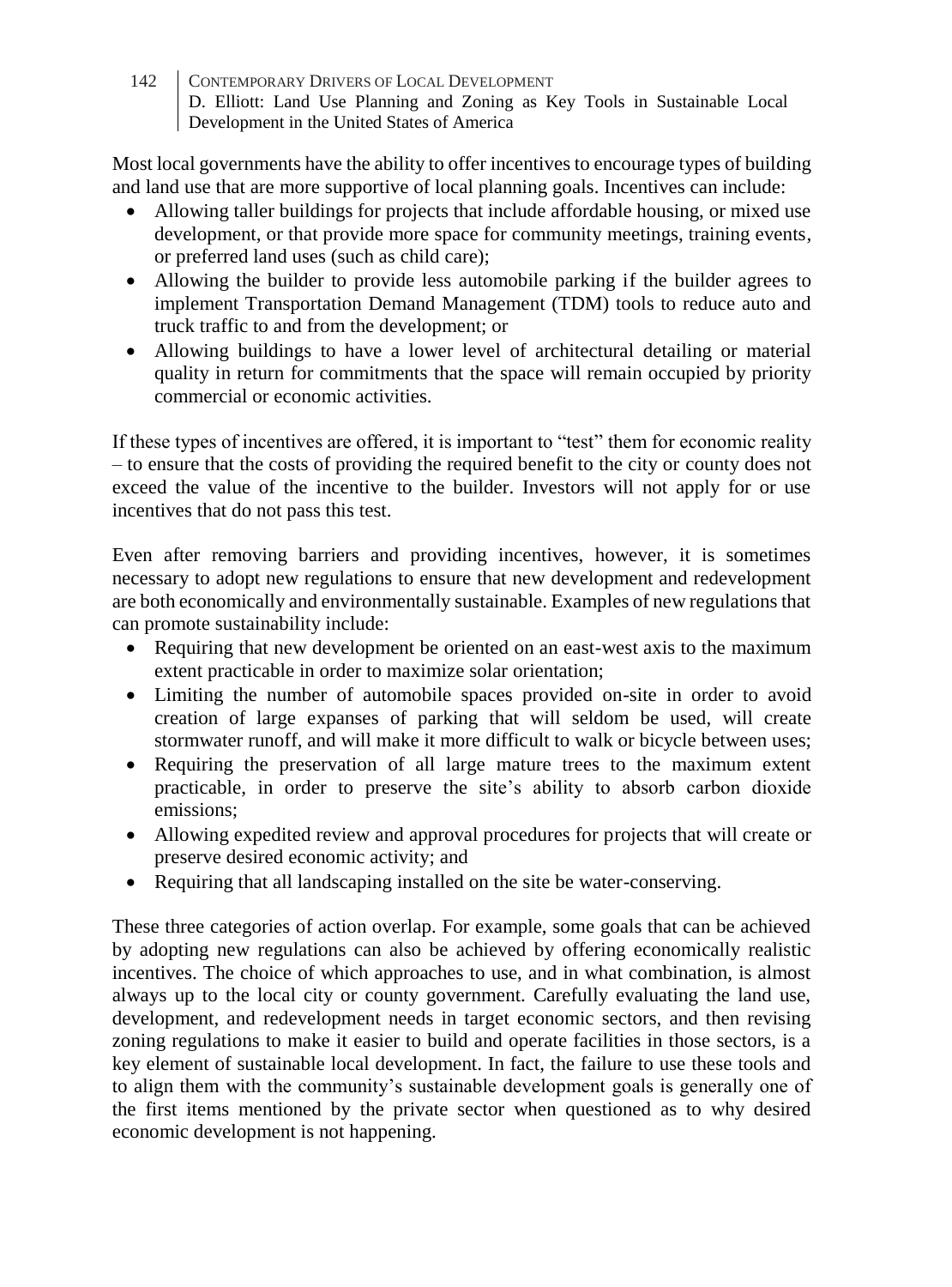## **3 Three cross-cutting challenges**

As the United States' local governments strive to align their existing zoning tools with their sustainable development goals, they face three complicating factors:

- Global economic competition;
- Pressures for efficient public administration; and
- Desire for more, and more effective, citizen participation.

Global economic competition affects local government efforts at zoning reform because many types of jobs and economic activities can now be conducted over the internet, and tend to be performed wherever the skills necessary to perform the job are available at lowest cost. Even when large companies are subject to reviews or penalties that discourage or prohibit them from "outsourcing" work to other cities or countries, those regulations rarely apply to the type of small businesses and entrepreneurial start-ups that most cities and counties want to encourage. Regulations that add to the costs of developing or redeveloping land or buildings run the risk of encouraging "portable" economic activities to be moved elsewhere. To avoid this result, cities and counties tend to focus on the creation of local economic activities that:

- Rely on resources that are only available in their area; or
- Take advantage of a local concentration of businesses that can serve as suppliers to, or customers for, that specific good or service; or
- Do not involve the types of general information or data management skills that can easily be relocated to another community.

These constraints significantly narrow the types of sustainable economic development pursued by local governments.

A second trend (not just in the United States but globally) is the pressure for local governments to perform their functions more efficiently. Local governmental employees are supported primarily by local taxes, and the costs of public employees and their related pensions and benefits are by far the largest expense of city and county governments. As a result, there is continuing pressure on U.S. local governments to (1) replace workers with technology or equipment, (2) not replace workers who retire, and (3) not hire additional workers if their work can be performed through investments in technology or equipment. This also limits the types of sustainable local development that cities and counties can consider, because most new programs or approaches to sustainability that require additional staff will be disfavored. Two examples are listed below:

• In many cases, stormwater water pollution from streets can be significantly reduced by having that water flow into bio-swales or vegetated areas, or by using "pervious pavers" that allow water with road pollutants to enter the soil rather than streams and rivers. However, these techniques require periodic mowing and cleaning of the small areas of pervious surface to keep them functioning well, and many local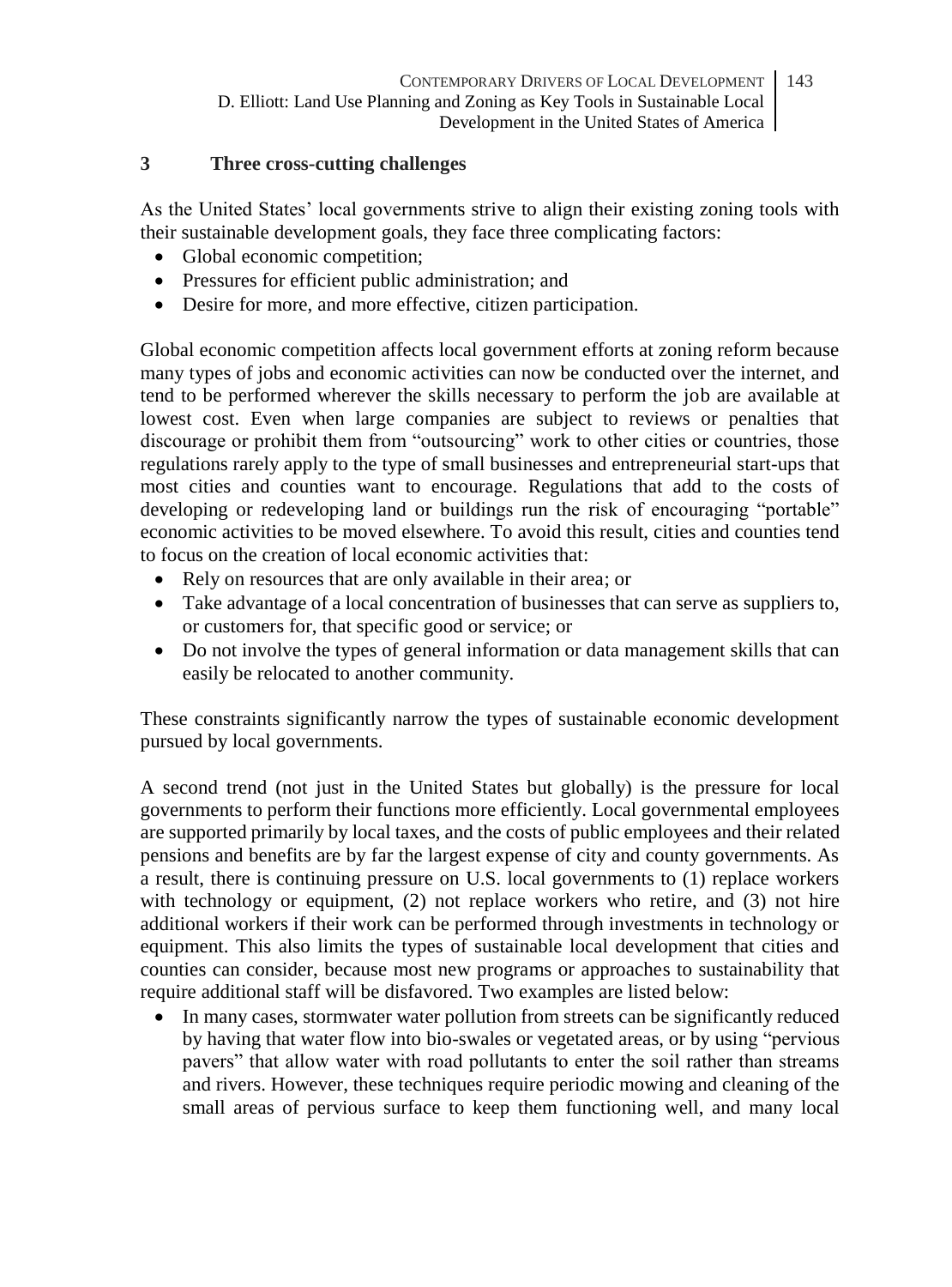governments do not want to hire the additional employees needed to perform that new function.

• Since most economic growth in the U.S. is created by small businesses<sup>1</sup> (even though many small businesses fail), some communities have created "incubators" or "startup spaces" to encourage local entrepreneurs to form new businesses. Incubators are most effective, however, when there are professional staff available to advise those starting new businesses about how to form, grow, market, or finance those ventures. Because of the high rate of small business failures, however, local governments are often reluctant to hire the new employees needed to make incubators effective.

A trend (also global) complicating sustainable local development is the desire to incorporate more meaningful, citizen involvement into local government decisionmaking. Because the U.S. system of land use regulation operates primarily at the local level, and with relatively few constraints from the state or federal level, citizens often expect to have a large role in local decisions – and that desire appears to be growing. Over time, most local governments have become fairly skilled at conducting effective public involvement in both site-specific and community-wide land use decisions, and citizens have become used to a system in which their input is solicited and respected, but their suggestions are not always accepted. However, the process requires significant time and effort; time to organize meetings, notify nearby residents and stakeholders in a variety of ways, provide background documents, conduct the meetings, and then review public input to determine which parts of that feedback do not conflict with the community's long-term development goals. One side effect of conducting significant, effective public involvement is that many decisions of city- or county-wide importance (for example, identifying a site for a new targeted economic use that will produce significant traffic) become local. While acknowledging the importance of the effort, citizens near the proposed site object to that specific location – and the same would probably be true in most proposed locations where the new use could operate. So at the same time that local governments are under pressure to operate more efficiently, they are often under pressure to allow more time for wider notice and more public input events before making a decision, even though the results of that public involvement is likely to make the decision more difficult.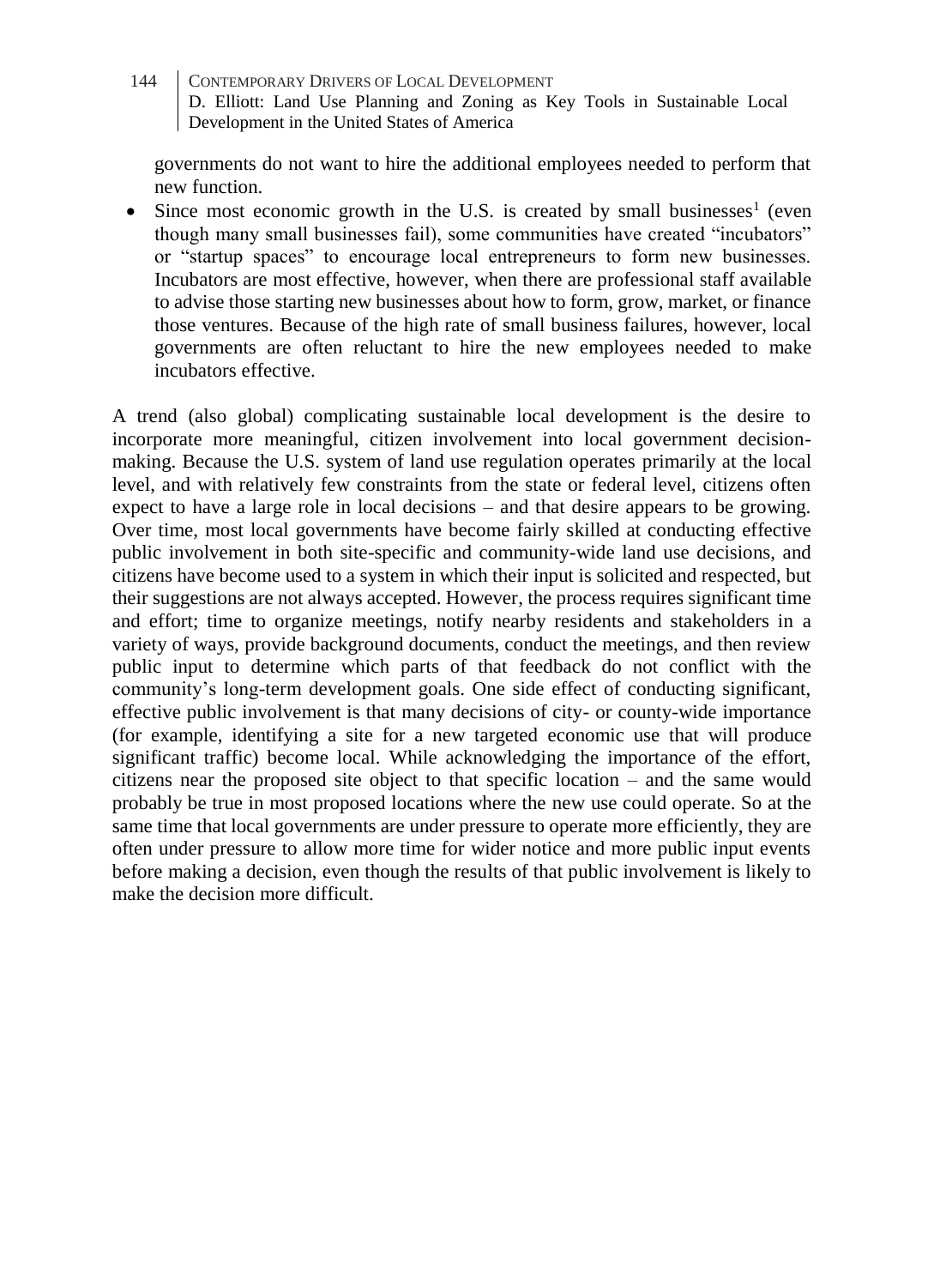- CONTEMPORARY DRIVERS OF LOCAL DEVELOPMENT D. Elliott: Land Use Planning and Zoning as Key Tools in Sustainable Local Development in the United States of America 145
- **4 Denver's efforts to align planning and zoning with sustainable development goals**

Denver, Colorado, is a city of almost 700,000 people within a metropolitan area of 2.2 million. Located where the U.S. Great Plains meets the Rocky Mountains, Denver is welllocated to serve as a center of trade and is the largest metropolitan area between Chicago and California. Although Denver's airport was already one of the busiest airports in the nation in the 1980s, the city undertook a very ambitious project to build a newer and much larger Denver International Airport, which opened in 1995. Although the Denver metropolitan area is the 16th largest in the U.S., the airport is the 6th busiest in the nation and (unlike many other airports) has lots of land available to expand as air travel and trade continues to rise. Since the United States recovery from the recession of 2008, the Denver metropolitan area has been one of the fastest growing – both in terms of population growth and job growth. By 2018, housing vacancy rates and unemployment rates were at historically low levels (both below 5%). Because of favorable weather and a variety of outdoor recreation and entertainment activities, Denver has been able to attract many young and relatively high-skilled workers, which in turn make the city more attractive for more job creation and relocation from other cities.

Denver's experience tends to reinforce one of the key messages in Richard Florida's influential book The Rise of the Creative Class<sup>2</sup>; that investments to make a more attractive and interesting city tend to attract the "creative class" – which in turn attracts other types of economic growth. In order to promote economically and environmentally sustainable growth, Denver and its suburbs (either alone or collectively) have taken the following steps:

- A. Invest in Public Transit. Although the western United States is generally very "autooriented" –most residents use private automobiles for most or all of their trips – it has proven impossible to expand road infrastructure as fast as population growth requires. To provide an alternative, Denver and its neighbors created a Regional Transportation District (RTD) that provides bus and rail transportation services in a seven county area. Although it only operated busses for several decades, in 1992 RTD began to build a light rail system and the voters have approved an additional \$5 billion to expand that system quickly over time. In 2016 RTD also began operating heavy rail transportation services to Denver International Airport, and the heavy rail system is also expanding. Since 2010, the city has also expanded its investment in protected bicycle lanes, eventhough the city's bicycle commuting rates are still lower than the national average. While necessary for general population mobility (and to reduce the frequency and length of automobile trips and related greenhouse gas pollution), the expanding menu of transportation services offered by RTD helps Denver attract the growing number of young, high skilled workers who do not want to own a car or want to use their car as little as possible.
- B. Grow the Housing Stock Near Transit Lines and Stations. In 2010, Denver adopted a new citywide land use zoning ordinance that exerts more control over the types of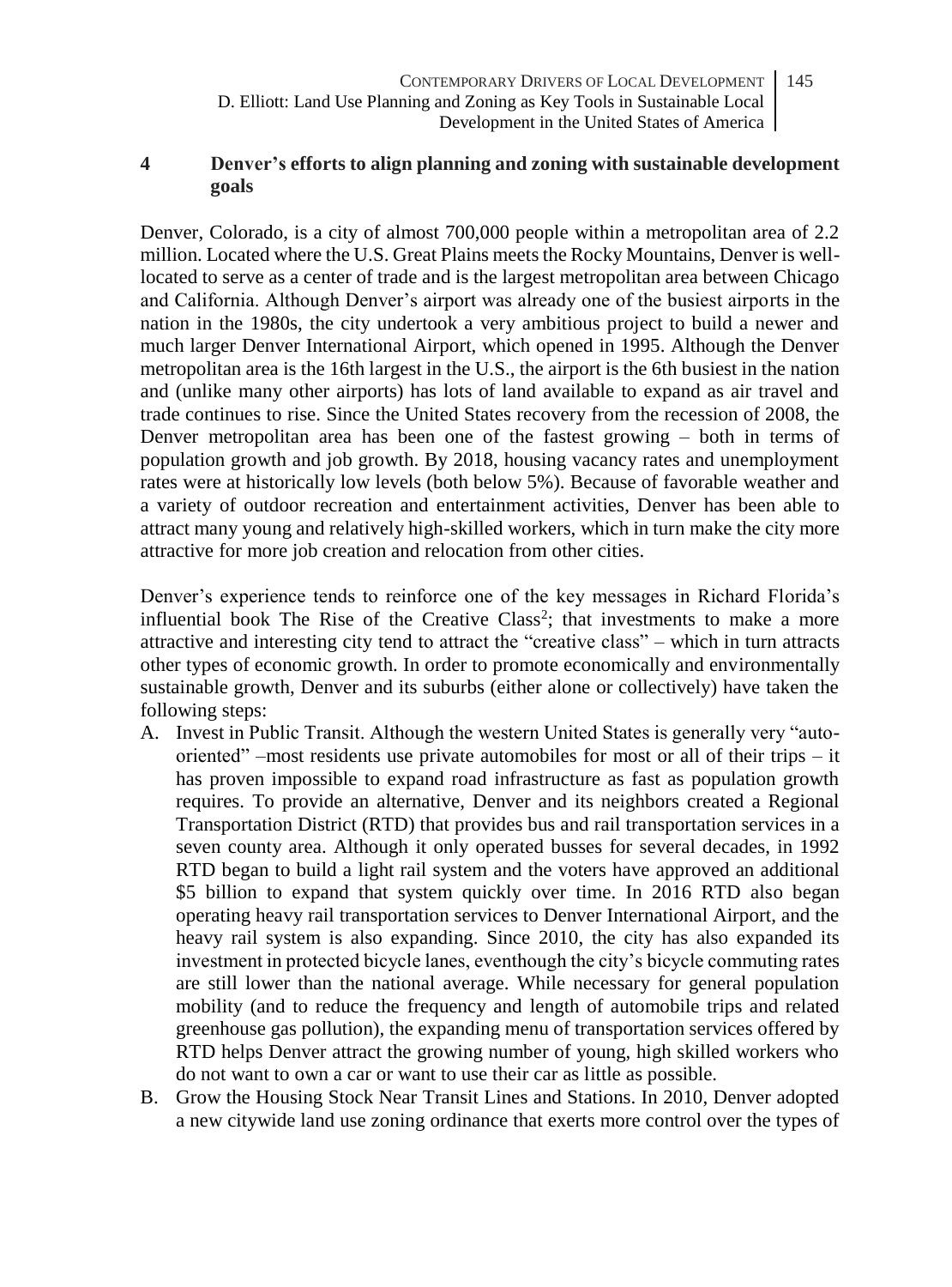buildings constructed in different areas of the city but allows significant flexibility in how those buildings are used. As part of that change, the map that accompanies the new ordinance tends to promote development and redevelopment in areas that are close to public transportation routes and stations by allowing larger and taller buildings in those areas. The new ordinance also allows for many of those areas to include a mix of housing and business uses, which allows households more opportunities to live closer to their workplaces if they want.

- C. Strengthen Neighborhoods. Businesses form and expand where they think they can find good employees, and employees with higher skill levels want to live in strong, vibrant neighborhoods. While Denver has long had a program to plan for neighborhood improvements, that program did not cover all of the city's neighborhoods. So the city recently initiated a Neighborhood Planning Initiative that aims to produce an effective improvement plan for every residential area of the city over the next 15 years.
- D. Promote Affordable Housing. Although private companies have moved to use the new zoning ordinance to build more housing very quickly, they have not been able to keep up with the influx of new Denver residents. As a result, housing prices and rents have risen quickly, which has displaced lower-income households and made it difficult for many companies to hire the employees they need because there is no housing available nearby at their income levels. As a result, Denver has begun to offer development incentives (allowing taller buildings) in return for legal commitments by builders to keep prices and rents down in a percentage of the units they build. In addition, the city recently moved to repeal a law requiring all multifamily housing builders to build a percentage of affordable units and replaced that law with new fees on new development and a new tax that will raise \$150 million for affordable housing investment and subsidies over the next 10 years.
- E. Encourage Tourism. Like all other large (and most small) cities, Denver wants more tourism – because tourists take money earned elsewhere and spend in the cities where they choose to be tourists. To ensure that it can host all but the very biggest conventions, Denver replaced its old convention center with a bigger one in 1990, and then expanded that new center twice over the next 25 years. A third expansion is currently being planned. In addition, Denver' land use regulations make it easy to convert existing downtown buildings into hotels to serve the rapidly growing tourist market.
- F. Invest in Art and Culture. Area political and business leaders have supported the creation of a Scientific and Cultural Facilities District (SCFD), which imposes a small additional sales tax on an area that includes 53 cities and seven counties to fund arts and culture. The majority of the funds go to major institutions (such as the largest zoo, art museum, and science museum), but a second tier of funding goes to medium-sized institutions, and a third tier of funding goes to small, innovative, entrepreneurial artists and venues.
- G. Focus on Small Business Formation and Retention. Despite international perception that the United States is dominated by "big business," the vast majority of U.S. jobs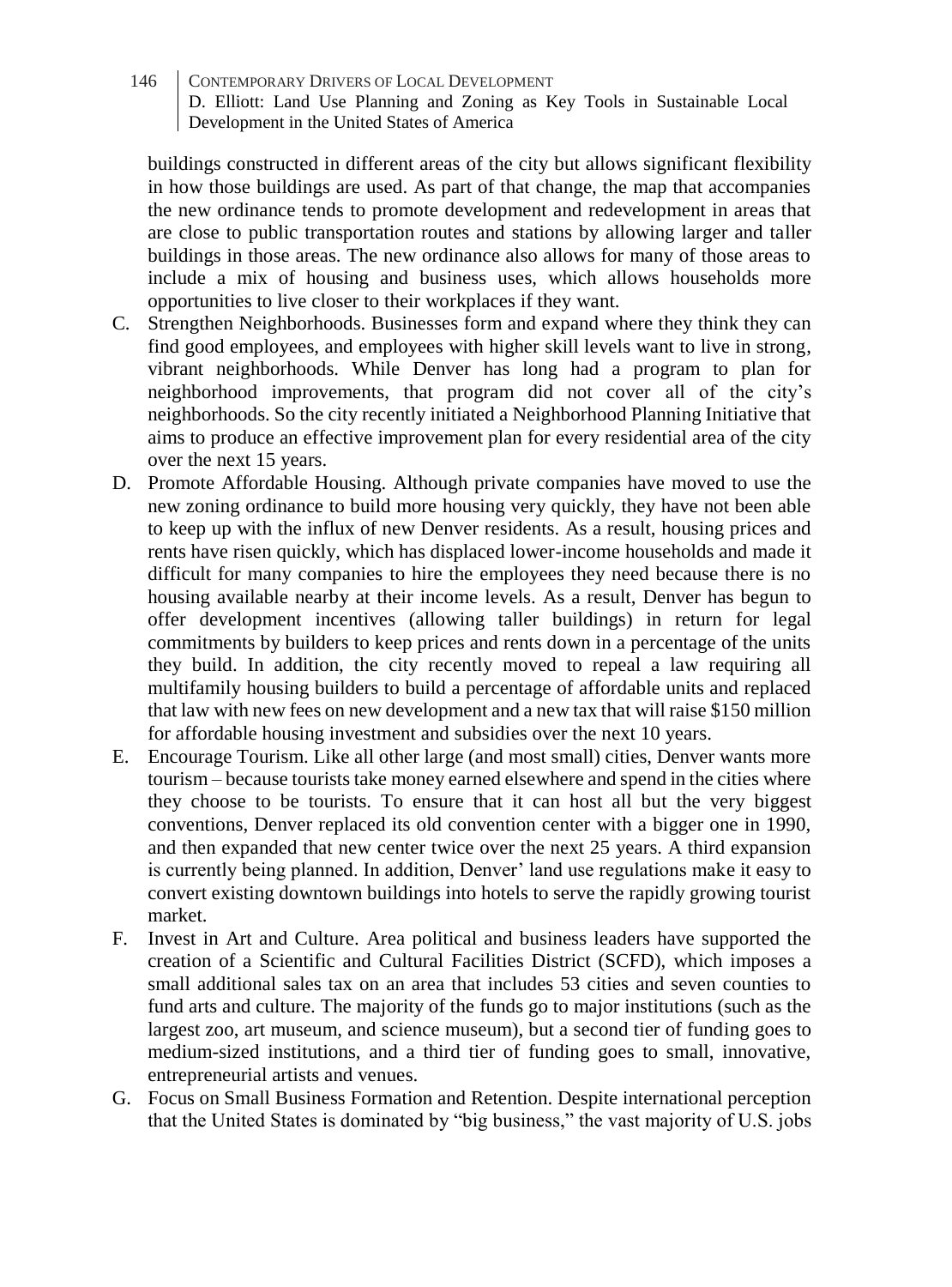– and the vast majority of new jobs created each year – are in organizations that have less than 50 employees (or even less than 20 employees). While small businesses are formed at a rapid rate, they also fail at a rapid rate, so Denver and other cities interested in job growth need to provide continual support to assist small businesses to survive and grow. The new Denver zoning ordinance takes a flexible approach towards business, institutional, and commercial land uses – it groups them into broad categories so that fewer permits or approvals are needed when a business property changes from one use to another. In addition, the new ordinance includes many "mixed-use" districts that allow both residential and non-residential uses to occur near one another. Those who want a quieter and more predictable housing environment may choose not to live in those areas, but a growing share of the population finds such areas attractive places to live. While the media focuses on new "start-up" ventures, the city needs to provide equal or greater attention to help existing small businesses find new products, markets, and ideas so they can continue to growth. To do that, Denver funds a Business Assistance Center, provides a clearinghouse where small businesses can learn about grants, loans, and support programs, and helps small businesses recruit qualified employees through the website *www.Denverhelpwanted.com*.

- H. Cooperate Regionally. In addition, Denver cooperates with 22 other surrounding cities and towns in the Greater Denver Chamber of Commerce to jointly market the economic benefits of the Denver metropolitan area throughout the U.S. After a business has been persuaded to locate or expand in the Denver area then individual members of the Chamber may compete among themselves to offer the best site or situation. Denver believes that its fairly flexible approach to land uses will allow it to compete well at this stage, even though some of its building quality controls are stricter than some of its neighbors.
- I. Clean Up Polluted Properties. In many cases, well-located commercial properties have been polluted and cannot be reused until the pollution has been removed or remediated. Denver and its neighbors operate a "brownfields cleanup fund" to assist new users in making these sites clean and safe to occupy. Again, a flexible zoning approach to business, commercial, and industrial uses tends to open up more opportunities for investors to find an innovative use for these properties.
- J. Offer Employment Services. In addition to working with business owners, Denver and its neighbors offer services to raise and tailor the skill levels of the workforce to match available job openings. They offer free job training services, job placement services, job training tax credits, and Denver operates five workforce centers. Flexible land use controls allows these types of facilities to be located in a wide range of locations in the city without the need for individual approvals. In many cases these services are offered in partnership with local businesses or non-profit enterprises, rather than by city employees.